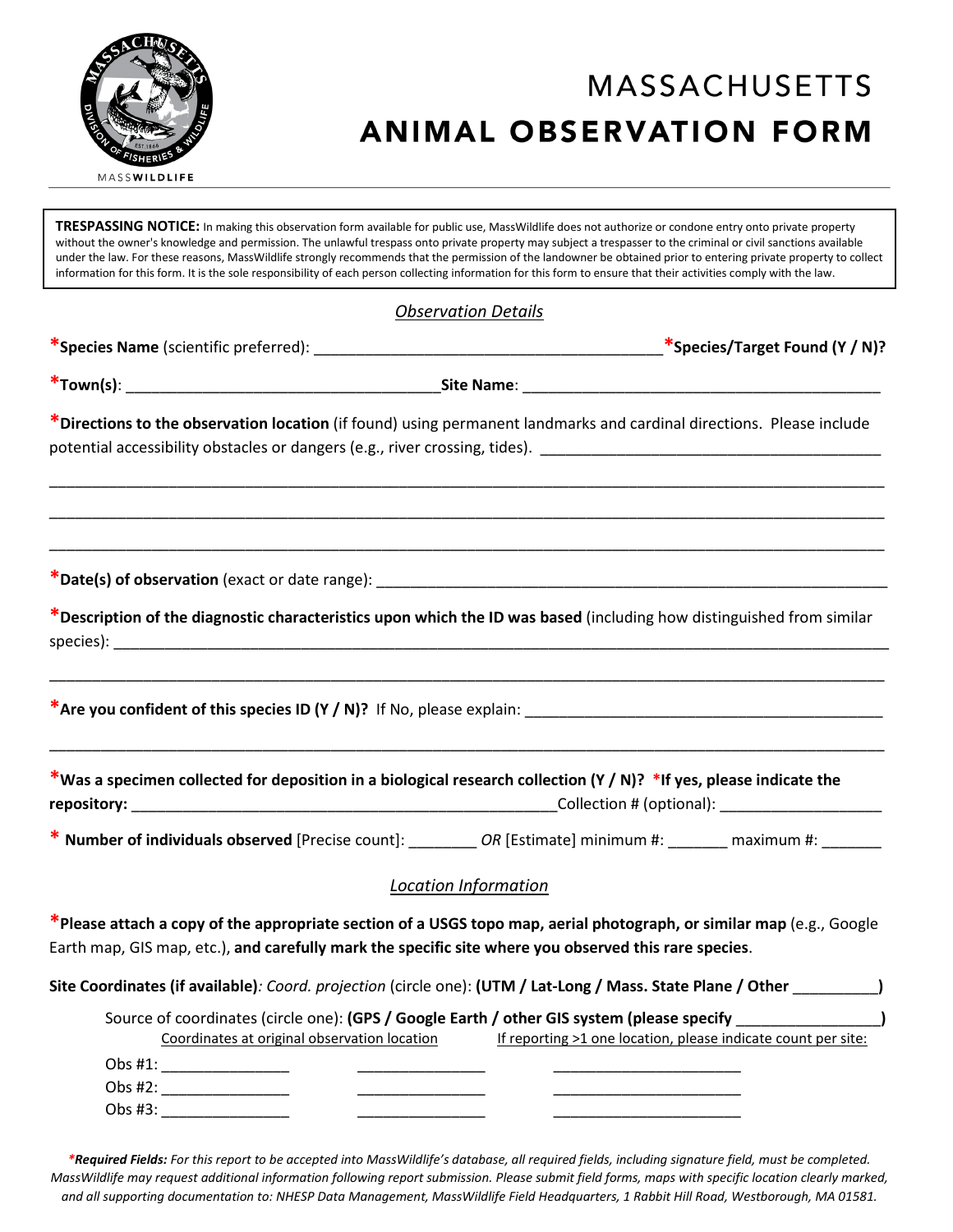### *Population Information*

\_\_\_\_\_\_\_\_\_\_\_\_\_\_\_\_\_\_\_\_\_\_\_\_\_\_\_\_\_\_\_\_\_\_\_\_\_\_\_\_\_\_\_\_\_\_\_\_\_\_\_\_\_\_\_\_\_\_\_\_\_\_\_\_\_\_\_\_\_\_\_\_\_\_\_\_\_\_\_\_\_\_\_\_\_\_\_\_\_\_\_\_\_\_\_\_\_\_

**Have you observed this species at this site in previous years (Y / N)? If yes, please give details**: \_\_\_\_\_\_\_\_\_\_\_\_\_\_\_\_\_\_\_\_

If applicable, include any available unique ID to an external tracking system/database:

**If applicable, animal ID number** (e.g., band number, notch code, PIT tag)**:** \_\_\_\_\_\_\_\_\_\_\_\_\_\_\_\_\_\_\_\_\_\_\_\_\_\_\_\_\_\_\_\_\_\_\_\_\_\_

**If known, provide sex and age/life stage:** \_\_\_\_\_\_\_\_\_\_\_\_\_\_\_\_\_\_\_\_\_\_\_\_\_\_\_\_\_\_\_\_\_\_\_\_\_\_\_\_\_\_\_\_\_\_\_\_\_\_\_\_\_\_\_\_\_\_\_\_\_\_\_\_

Please describe how the age and sex were determined:

**Evidence (if any) of breeding activity at this site** (e.g. eggs, nests, carrying food to young, copulation, juveniles present): \_\_\_\_\_\_\_\_\_\_\_\_\_\_\_\_\_\_\_\_\_\_\_\_\_\_\_\_\_\_\_\_\_\_\_\_\_\_\_\_\_\_\_\_\_\_\_\_\_\_\_\_\_\_\_\_\_\_\_\_\_\_\_\_\_\_\_\_\_\_\_\_\_\_\_\_\_\_\_\_\_\_\_\_\_\_\_\_\_\_\_\_\_\_\_\_\_\_

Other behavioral notes (e.g., crossing road, basking): \_\_\_\_\_\_\_\_\_\_\_\_\_\_\_\_\_\_\_\_\_\_\_\_\_\_

**Reference used** (e.g., field guide)**:** \_\_\_\_\_\_\_\_\_\_\_\_\_\_\_\_\_\_\_\_\_\_\_\_\_\_\_\_\_\_\_ **I have experience identifying this species: (Y / N)**

\_\_\_\_\_\_\_\_\_\_\_\_\_\_\_\_\_\_\_\_\_\_\_\_\_\_\_\_\_\_\_\_\_\_\_\_\_\_\_\_\_\_\_\_\_\_\_\_\_\_\_\_\_\_\_\_\_\_\_\_\_\_\_\_\_\_\_\_\_\_\_\_\_\_\_\_\_\_\_\_\_\_\_\_\_\_\_\_\_\_\_\_\_\_\_\_\_\_

**Was the organism's species identification made by someone other than the observer? (Y / N) If yes, please provide their name and contact info:** \_\_\_\_\_\_\_\_\_\_\_\_\_\_\_\_\_\_\_\_\_\_\_\_\_\_\_\_\_\_\_\_\_\_\_\_\_\_\_\_\_\_\_\_\_\_\_\_\_\_\_\_\_\_\_\_\_\_\_\_\_\_\_\_\_\_\_\_\_\_\_\_\_\_

## \_\_\_\_\_\_\_\_\_\_\_\_\_\_\_\_\_\_\_\_\_\_\_\_\_\_\_\_\_\_\_\_\_\_\_\_\_\_\_\_\_\_\_\_\_\_\_\_\_\_\_\_\_\_\_\_\_\_\_\_\_\_\_\_\_\_\_\_\_\_\_\_\_\_\_\_\_\_\_\_\_\_\_\_\_\_\_\_\_\_\_\_\_\_\_\_\_\_ *Site Information*

**Describe the habitat at this location** (if possible, include dominant vegetation, patch size, local land use, alterations to ecological processes (e.g., damming, logging)):

\_\_\_\_\_\_\_\_\_\_\_\_\_\_\_\_\_\_\_\_\_\_\_\_\_\_\_\_\_\_\_\_\_\_\_\_\_\_\_\_\_\_\_\_\_\_\_\_\_\_\_\_\_\_\_\_\_\_\_\_\_\_\_\_\_\_\_\_\_\_\_\_\_\_\_\_\_\_\_\_\_\_\_\_\_\_\_\_\_\_\_\_\_\_\_\_\_\_

\_\_\_\_\_\_\_\_\_\_\_\_\_\_\_\_\_\_\_\_\_\_\_\_\_\_\_\_\_\_\_\_\_\_\_\_\_\_\_\_\_\_\_\_\_\_\_\_\_\_\_\_\_\_\_\_\_\_\_\_\_\_\_\_\_\_\_\_\_\_\_\_\_\_\_\_\_\_\_\_\_\_\_\_\_\_\_\_\_\_\_\_\_\_\_\_\_\_

\_\_\_\_\_\_\_\_\_\_\_\_\_\_\_\_\_\_\_\_\_\_\_\_\_\_\_\_\_\_\_\_\_\_\_\_\_\_\_\_\_\_\_\_\_\_\_\_\_\_\_\_\_\_\_\_\_\_\_\_\_\_\_\_\_\_\_\_\_\_\_\_\_\_\_\_\_\_\_\_\_\_\_\_\_\_\_\_\_\_\_\_\_\_\_\_\_\_

\_\_\_\_\_\_\_\_\_\_\_\_\_\_\_\_\_\_\_\_\_\_\_\_\_\_\_\_\_\_\_\_\_\_\_\_\_\_\_\_\_\_\_\_\_\_\_\_\_\_\_\_\_\_\_\_\_\_\_\_\_\_\_\_\_\_\_\_\_\_\_\_\_\_\_\_\_\_\_\_\_\_\_\_\_\_\_\_\_\_\_\_\_\_\_\_\_\_

\_\_\_\_\_\_\_\_\_\_\_\_\_\_\_\_\_\_\_\_\_\_\_\_\_\_\_\_\_\_\_\_\_\_\_\_\_\_\_\_\_\_\_\_\_\_\_\_\_\_\_\_\_\_\_\_\_\_\_\_\_\_\_\_\_\_\_\_\_\_\_\_\_\_\_\_\_\_\_\_\_\_\_\_\_\_\_\_\_\_\_\_\_\_\_\_\_\_

**Associated species at this location**: \_\_\_\_\_\_\_\_\_\_\_\_\_\_\_\_\_\_\_\_\_\_\_\_\_\_\_\_\_\_\_\_\_\_\_\_\_\_\_\_\_\_\_\_\_\_\_\_\_\_\_\_\_\_\_\_\_\_\_\_\_\_\_\_\_\_\_\_\_

\_\_\_\_\_\_\_\_\_\_\_\_\_\_\_\_\_\_\_\_\_\_\_\_\_\_\_\_\_\_\_\_\_\_\_\_\_\_\_\_\_\_\_\_\_\_\_\_\_\_\_\_\_\_\_\_\_\_\_\_\_\_\_\_\_\_\_\_\_\_\_\_\_\_\_\_\_\_\_\_\_\_\_\_\_\_\_\_\_\_\_\_\_\_\_\_\_\_ **Water Depth**: \_\_\_\_\_\_ **(inches / feet / meters) Water Clarity** (circle one): **(clear / turbid / milky / tea/tannic / green / foamy) Was this animal observed adjacent to or in a roadway? (Y / N)** 

**If yes, select one: (dead on road / alive on side of road / alive crossing road)**

**Describe the invasive species present at this site and indicate their perceived threat level** (select one)**:** 

**(high / medium / low / none)** \_\_\_\_\_\_\_\_\_\_\_\_\_\_\_\_\_\_\_\_\_\_\_\_\_\_\_\_\_\_\_\_\_\_\_\_\_\_\_\_\_\_\_\_\_\_\_\_\_\_\_\_\_\_\_\_\_\_\_\_\_\_\_\_\_\_\_\_\_\_\_\_\_

**Describe other observed threats to the population at this site (e.g., disease, predation, disruptive land uses) and indicate their perceived threat level** (select one): (high / medium / low / none)

\_\_\_\_\_\_\_\_\_\_\_\_\_\_\_\_\_\_\_\_\_\_\_\_\_\_\_\_\_\_\_\_\_\_\_\_\_\_\_\_\_\_\_\_\_\_\_\_\_\_\_\_\_\_\_\_\_\_\_\_\_\_\_\_\_\_\_\_\_\_\_\_\_\_\_\_\_\_\_\_\_\_\_\_\_\_\_\_\_\_\_\_\_\_\_\_\_\_

\_\_\_\_\_\_\_\_\_\_\_\_\_\_\_\_\_\_\_\_\_\_\_\_\_\_\_\_\_\_\_\_\_\_\_\_\_\_\_\_\_\_\_\_\_\_\_\_\_\_\_\_\_\_\_\_\_\_\_\_\_\_\_\_\_\_\_\_\_\_\_\_\_\_\_\_\_\_\_\_\_\_\_\_\_\_\_\_\_\_\_\_\_\_\_\_\_\_

\_\_\_\_\_\_\_\_\_\_\_\_\_\_\_\_\_\_\_\_\_\_\_\_\_\_\_\_\_\_\_\_\_\_\_\_\_\_\_\_\_\_\_\_\_\_\_\_\_\_\_\_\_\_\_\_\_\_\_\_\_\_\_\_\_\_\_\_\_\_\_\_\_\_\_\_\_\_\_\_\_\_\_\_\_\_\_\_\_\_\_\_\_\_\_\_\_\_

\_\_\_\_\_\_\_\_\_\_\_\_\_\_\_\_\_\_\_\_\_\_\_\_\_\_\_\_\_\_\_\_\_\_\_\_\_\_\_\_\_\_\_\_\_\_\_\_\_\_\_\_\_\_\_\_\_\_\_\_\_\_\_\_\_\_\_\_\_\_\_\_\_\_\_\_\_\_\_\_\_\_\_\_\_\_\_\_\_\_\_\_\_\_\_\_\_\_